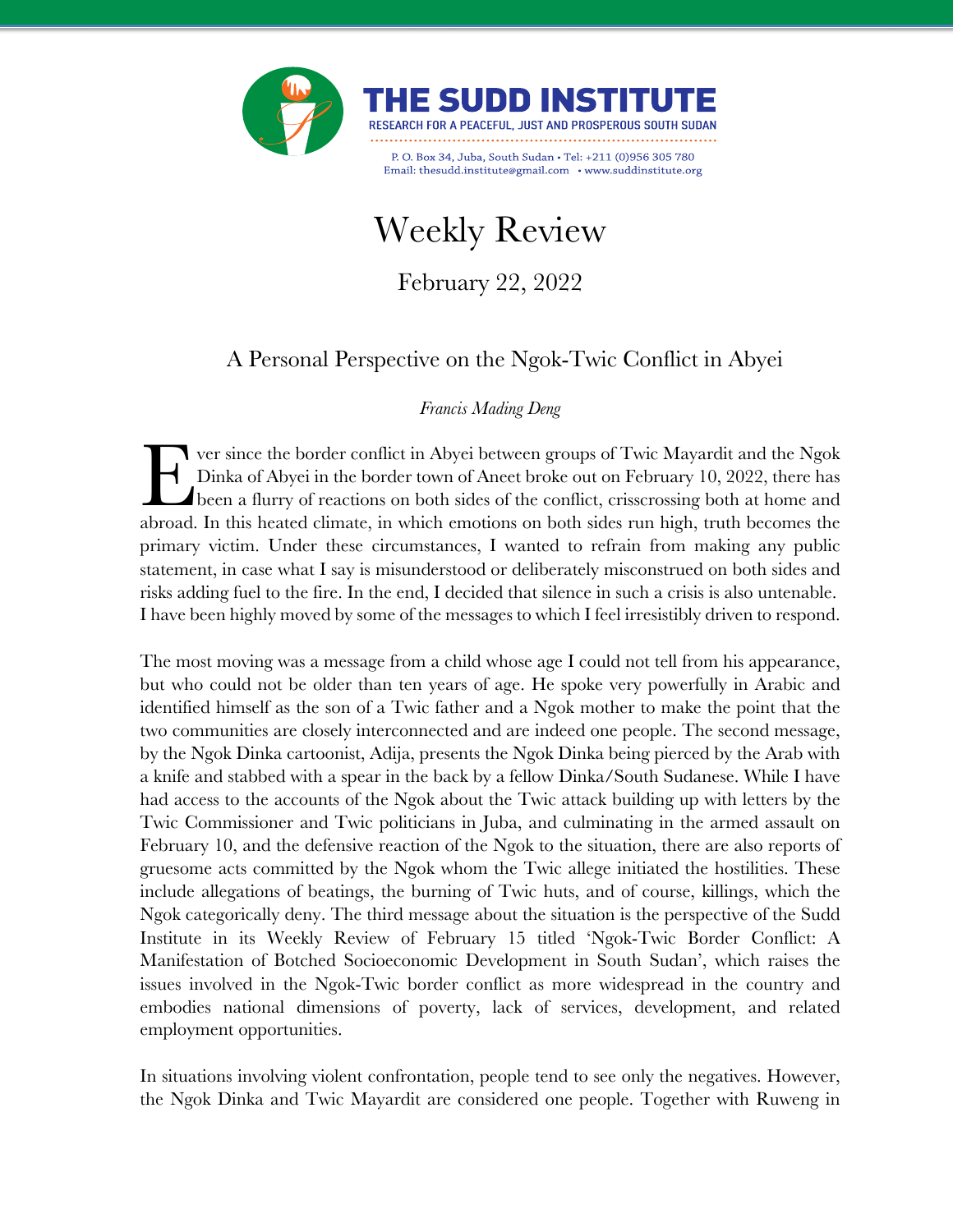Upper Nile, they were annexed to the administration of Kordofan in 1905 to ensure greater administrative protection against the Misseriya slave raiders. Kuac, a Twic section, was under the Ngok Dinka leadership of Chief Kwol Arob. The British later offered these communities the option of reverting to their respective administrations. While the Twic and Ruweng chose to return to the South, Ngok Paramount Chief Kwol Arob decided to remain in Kordofan to play a peace and reconciliation role to safeguard the interests of the people of South Sudan in their border relations with the Arabs. This position, which Paramount Chief Deng Majok, Kwol Arob's son and successor reaffirmed and reinforced, was emphatically applauded by many South Sudanese Chiefs and elders, foremost among them Chief Giir Thiik of Apuk, Chief Ayieny Aleu, Court President of Noi in Tonj, in the tape-recorded interviews I conducted in Juba in 1973 for my book, *Africans of Two Worlds: The Dinka in Afro Arab Sudan,* and two Twic Chiefs, Benjamin Lang Juuk, Chief of Akuar (Twic), and Madut Ring, the father of Bona Malwal and then Chief of Kuac (Twic), in the interviews, also tape-recorded, conducted for my book, *The Man Called Deng Majok: A Biography of Power, Polygyny and Change.* In my interviews with the Ngok Dinka for *The Man Called Deng Majok,* I was told that Ngok elders wept over the news that Kuac, Twic had been separated from Ngok. Until he died, Chief Deng Majok unsuccessfully sought to restore the unity between Ngok and Kuac. Though separated administratively, the two communities remained closely connected and continued to see themselves as one people and stood together against attacks from the neighboring Misseriya Arabs. Therefore, the view of the ordinary people on both sides is that the current conflict does not reflect the will of the people, but the ambitions of a few political entrepreneurs.

Crises are also wake up calls that open eyes to the deeper causes of the conflict. It must be emphasized that the contested claims in the conflict are mostly concocted by those individual political entrepreneurs, who are largely motivated by personal interests in winning popularity, and not by the chiefs and elders who not only know the facts on the ground but are also committed to peaceful coexistence among their people. Indeed, peace and reconciliation within and between neighboring communities are the core objectives of leadership in traditional societies. Of course, rights and wrongs are rarely equal, but they are never one-sided. People do not go to war to kill, and risk being killed, without a compelling cause. And it is not the interest of the comfortable political leaders that should matter the most, but those of the foot soldiers or warriors whom those leaders instigate to go to kill and risk getting killed for reasons quite marginal to the pressing material needs and sense of security and dignity of the ordinary people.

The issues involved in the current Ngok-Twic border conflict should be approached from the perspective of proximate causes and the deeper underlying factors. In terms of proximate causes, the conflict focuses on the management of Aneet town and its market, specifically the decision of the Chief Administrator of Abyei to modernize urban planning by surveying the land, which implies demarcating the borders. That has implications for the ownership of the

© The Sudd Institute  $||$  Weekly Review  $||$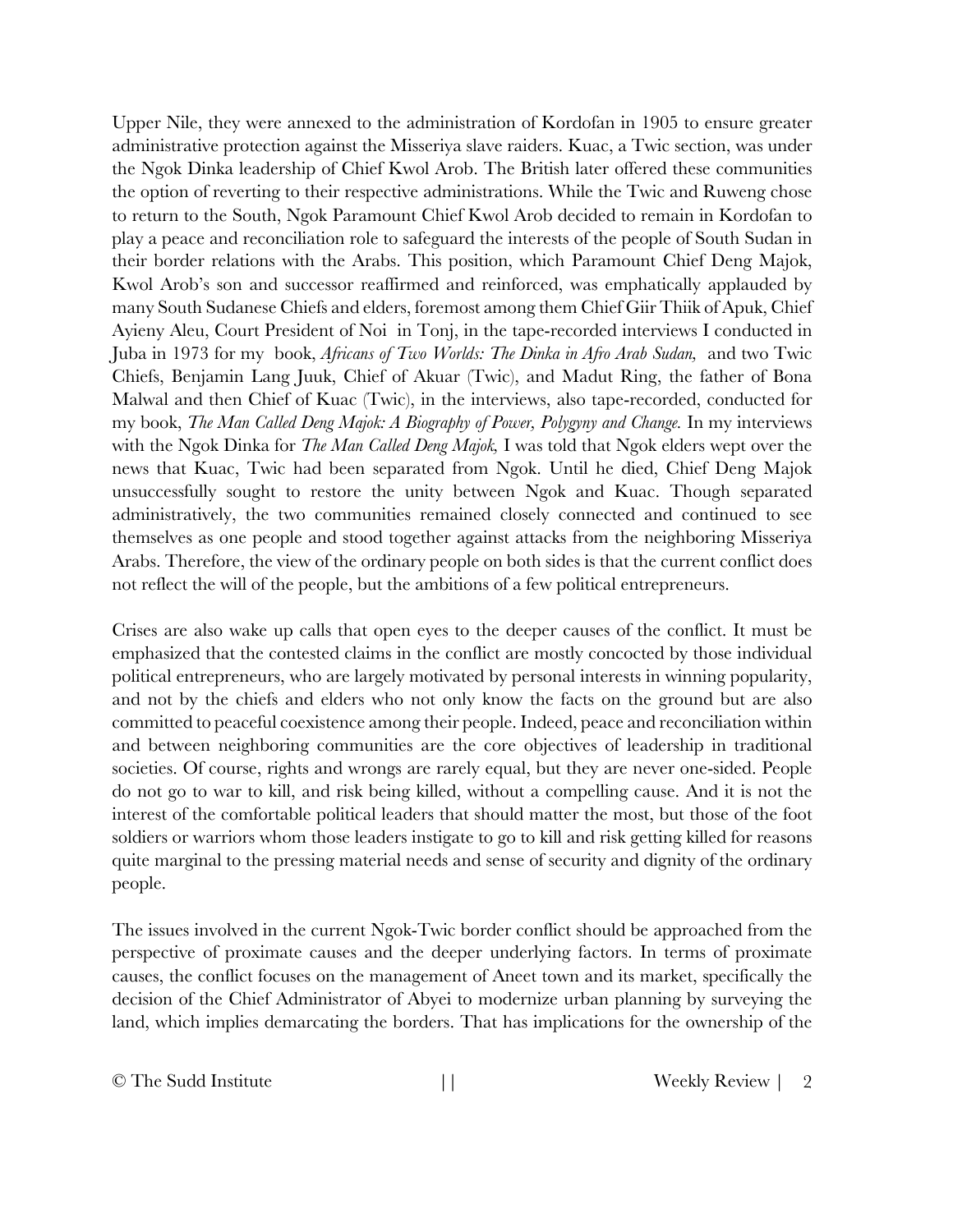revenues accruing from taxes. These material issues should not generate violent confrontation, as they can be amicably discussed and resolved peacefully.

There are deeper issues of boundaries demarcation which, though sensitive and difficult, should also be amicably resolved. Some leaders, including among the Twic, wisely argue that discussing the sensitive issue of boundaries should be deferred until the more urgent and important issue of the final status of Abyei between Sudan and South Sudan is resolved. Although there is much to commend in this argument, I do not see the need to avoid discussing and resolving an issue on which the facts are clearly established and need not tear the communities apart and leave it to fester and explode sometime in the future in even more aggravated form. There are many sources that can be, and have indeed been, consulted to guide the discussion and agreement on the borders.

In the negotiations with the North, maps from the US Library of Congress that went back to the early 1990s and in the archives of the University of Durham in the UK were effectively used by the SPLM in their negotiations with the Sudan Government to determine the historic boundaries of the Ngok Dinka. These maps were later consulted by the Abyei Boundaries Commission (ABC) that was mandated by the Abyei Protocol of the Comprehensive Peace Agreement (CPA) to determine the boundaries of the Ngok Dinka. There are also maps of the 1956 borders between the South and the North, which also represent the borders of the Ngok Dinka with their neighbors in the former provinces of Bahr el Ghazal and Upper Nile to the south, the east, and the west. There is the map of the ABC whose finding was supposed to be final and binding. Then there is the decisive map of the International Court of Arbitration at The Hague, that revised the northern, eastern, and western borders of Ngok Dinka territory. The Court made some changes in the borders with the northern neighbors, and the borders to the east and the west, but left the southern border of 1956 as confirmed by the ABC. Some Twic leaders claim that they were not parties to the border negotiations and agreements; nonetheless, no community should argue that they are not bound by an agreement signed by their government. Finally, there is the knowledge of the tribal chiefs and elders who know their boundaries with their neighbors very well, and who were extensively consulted by the ABC experts in determining the boundaries and attended The Hague Arbitration. One thing our people are traditionally known for is that they are deeply religious, God fearing, and believe in telling the truth as the most assured way of gaining divine justice. Lying is one of the mortal wrongs among our people for which divine punishment is unavoidable, sooner or later.

There are even deeper causes that need to be urgently addressed to bring about sustainable peace and security to the rural communities throughout the country. These include rural poverty amidst the abundant natural wealth of the country. This is the reason I find the Sudd Institute's article advocating the urgent provision of services, rural development and employment opportunities for youth and women quite persuasive. Particularly appealing is the restatement of the objectives of the SPLM/A of taking the amenities of the towns to the rural

© The Sudd Institute  $||$  Weekly Review | 3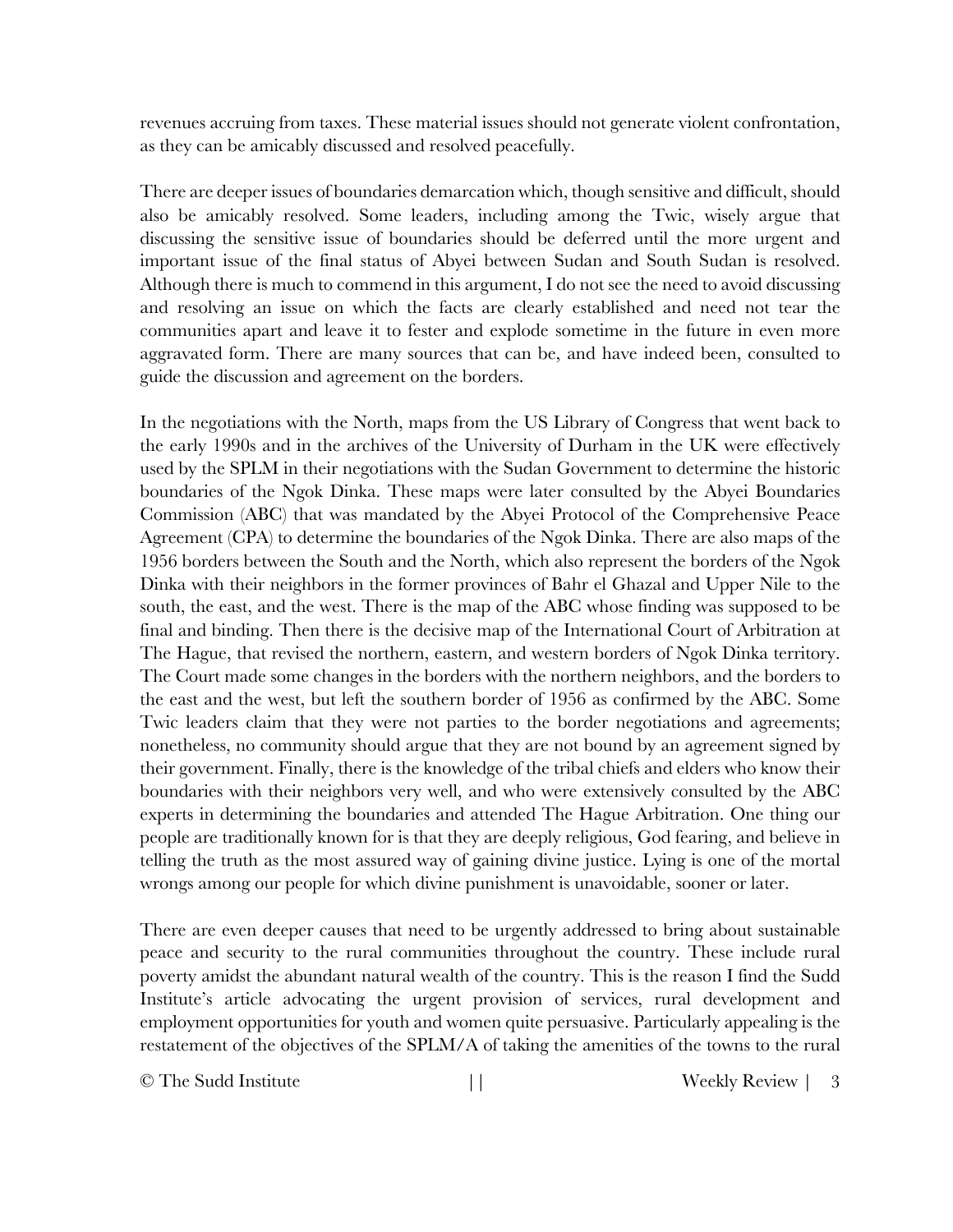areas, using oil revenues to fuel the engine of agricultural development, and building an extensive network of roads to connect communities and facilitate rural trade.

All this said, there is no reason the communities cannot sit and amicably discuss their differences and find mutually agreeable solutions on contested issues. Judging from the number of allegations, fabrications, exaggerations, and outright hate talk being promoted in the social media by members of these two communities at home and around the world, the situation is far more serious and explosive than we may realize. I strongly believe that dialogue must be urgently undertaken in earnest at three interconnected levels: at the local level between the traditional leaders and elders of both communities; at the state level between the governors and members of their respective governments; and at the national level between the respective leaders of the two communities and the Central Government. Since the participants at these levels are implicated as interested personalities, I suggest that the President, who is the uniting Head of the Nation and therefore above ethnic differences, should appoint a Senior Special Representative, assisted by a team of mediators and technocrats to facilitate the proposed dialogue at all the three levels.

Our international friends and partners, specifically the two UN missions, UNMISS and UNISFA, also have an important role to play in these intercommunal dialogues. Both have convening capacities as neutral mediators. With the material support of the sympathetic members of the donor community, they can also play a catalytic role in mobilizing humanitarian and development agencies, governmental and nongovernmental, to assist with the delivery of social services and the generation of development and employment activities.

One important observation that the Ngok Dinka must bear in mind is that President Salva Kiir Mayardit and the Government of South Sudan acted promptly to stop the violence and take steps to investigate the situation and place responsibility for what happened on individuals who must be held accountable. The cooperation of the SSPDF with UNISFA, and particularly the intervention of Division Three from Aweil to reinforce peace and security with decisive assertion of power, is something the Ngok Dinka have never experienced in their chronic conflicts with the Misseriya Arabs and the partisan attitude of the Sudanese Government in Khartoum in favor of the Misseriya. This should be viewed by the Ngok Dinka as decisive evidence that they have the full protection of the Government of South Sudan as fellow citizens of the country, without any discrimination, even though their final status between Sudan and South Sudan remains unresolved. This aspect of the situation alone is one that the parties must bear in mind as they negotiate the final status of the area. While the Ngok historical connection with the Sudan should be acknowledged and catered for in any negotiation and resolution of the dispute over the final status of Abyei, the fact that the Ngok Dinka can count on protection from the Government of South Sudan and so far never from the Government of the Sudan must be a crucial consideration in determining the status of Ngok Dinka between the two countries.

© The Sudd Institute  $||$  Weekly Review | 4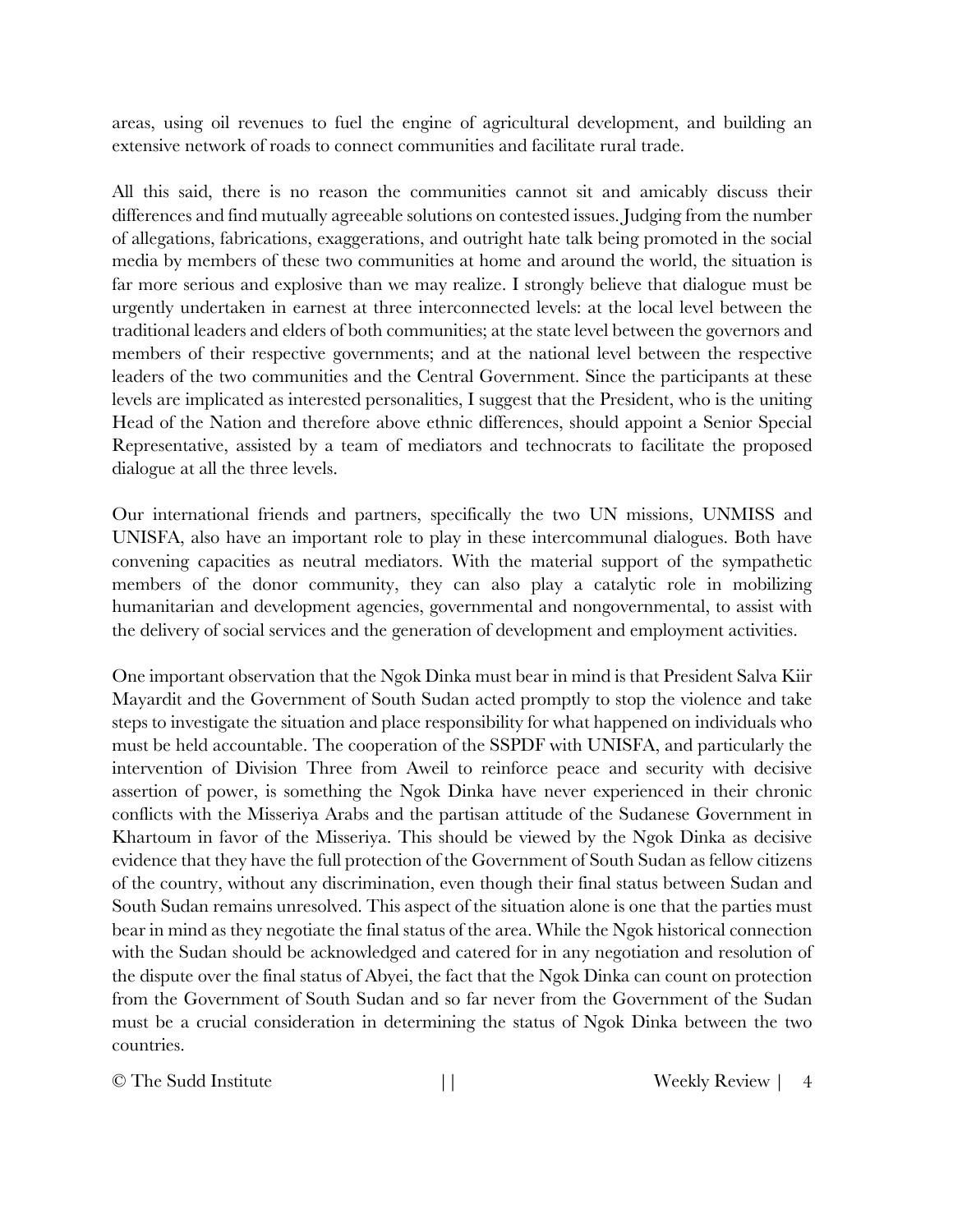When the late popular Ngok Dinka singer, Nyankol Mithiang, asked the rhetorical question "How did Abyei get left out?", she was right in alluding to the undetermined status of Abyei between the two countries, but she was wrong in that South Sudan has now abandoned the Ngok Dinka. The Ngok Dinka are South Sudanese under the Constitution of South Sudan. They now have an administration by which they are self-governing under the President of South Sudan. And all the services in the area are provided by South Sudan at par with all the other states of the country. Considering that Abyei remains a contested area, President Salva Kiir Mayardit and his Government have been remarkably decisive in catering for the interests of the Ngok Dinka. The two communities, the Ngok and the Twic, must recognize that the perpetrators of this conflict do not legitimately represent them as communities. And the Ngok Dinka must recognize that whoever is involved in the crisis from Twic does not represent South Sudanese people and the Government of South Sudan.

It is worth reiterating that in crises, there are always opportunities to be tapped and built upon. This crisis has reaffirmed the position of the Ngok Dinka as South Sudanese and Khartoum should have a serious look at the moral and political implications of this reality. It has also awakened discussion of critical issues relating to the plight of our rural masses who are afflicted with the hardship of poverty and competition over scarce resources. As I am known for saying, 'What is not said is what divides', I should note that this crisis should be a wake-up call for us to discuss the issues involved openly and candidly with the determined objective of resolving the differences through talking and not through fighting.

In this process and at an opportune time, the elders of the two communities should be convened to reaffirm and publicly restate to their communities the historic ties between their respective communities, revitalize the cultural, moral and spiritual bonds that have united their people for centuries, and disavow and condemn the divisive strategies of self-serving political entrepreneurs. Above all, we should applaud the evenhanded manner the leadership of South Sudan has managed the situation and should encourage them to sustain this uniting approach to inter-communal disputes and apply it to similar inter-communal conflicts that are destabilizing our rural areas throughout the country.

In that connection, it is worth considering the creation of a National Commission for Inter-Communal Peace and Reconciliation to pursue this overriding objective throughout the country. There has been a rise in communal conflicts in South Sudan since the signing of the Revitalized Peace Agreement. While the instances of inter-communal disputes are widespread throughout the country, recent cases include Leer, Rumbek, Bor, Akobo, Tambura, and Tonj. These are only examples in which communities have been engulfed in extreme sectarian/communal violence. The work of the proposed Commission will focus on intercommunal disputes both preventively and correctively, working closely with other institutions with related mandates in the country and with relevant international partners. Relevant also is

© The Sudd Institute  $||$  Weekly Review  $|$  5